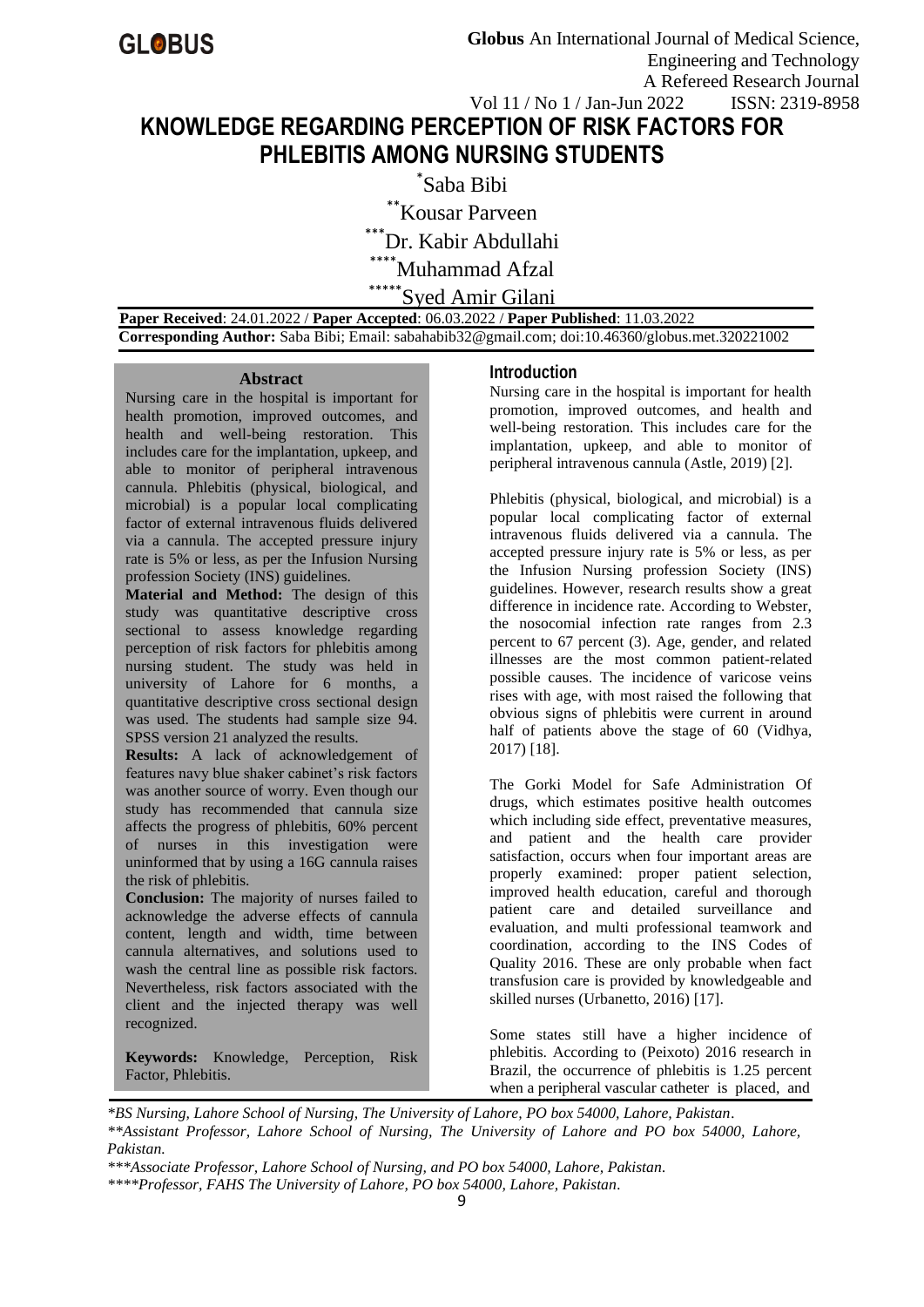1.38 percent after an IV is removed. Moreover, elevated phlebitis rates occur in the UK, ranging from 20 to 80 percent. In Pakistan, the incidence of phlebitis keeps rising, varying from 70% to 80% (Mohammad, 2016).

As a result, the Centers for Disease Control and Prevention (CDC) and the Healthcare Infection Control Practices Advisory Committee (HICPAC) generated the Interventions for the Management of Intravascular Catheter-Related Infections (Center European Prevention and Controls disease 2016), and other guidelines were developed in Europe. These guidelines cover the following topics: catheter selection, implantation site selection, infection control practices and cutaneous antibiotic therapy during catheterization, catheter maintenance and site care, cannula substitute techniques, and antibacterial drugs prophylactic.

As an outcome, there is a need to acknowledge the most common possible risks in continuing to support phlebitis in RST dr. Soedjono Magelang so that pressure injury prevention and management can be reduced and the quality of health services in hospitals can be managed to improve (Gargar, 2017) [4].

It is essential to evaluate intravenous access on a regular basis in order to identify bacteremia early. If the evaluation is complete on a scale, it will be simpler to share the results and take appropriate action. Many health centers would not use a scale to evaluate phlebitis. It is important to identify the rate of phlebitis and the challenges in order to facilitate action. This is a systematic review developed to evaluate the rate and intensity of phlebitis on a level and to identify factors associated for phlebitis **(**Yeesin, 2017) [20].

## **Purpose of Study/Objective**

The purpose of study to investigate nurses' perceptions awareness and practices of phlebitis and the side effects for phlebitis in nursing students of education clinic in university of Lahore. Its ultimate goal was to support health decision makers in reducing the incidence of phlebitis in IV therapy patients by given that professional nurse learning on phlebitis promotion and knowledge.

#### **Research Questions**

What is the Knowledge regarding perception of risk factors for phlebitis among nursing students?

## **Significance of the Study**

The aim of study is to provide a wide range of information regarding risk factors of phlebitis in nursing. It is highly suggested that nursing staff play an active role in prolonged nursing practice

meant to improve their expertise of peripheral venous catheter care.

## **Literature Review**

According to Abdul Haque Khoso (2021) [6], inadequate detection or delayed reporting promotes 20 to 80 percent of phlebitis. Numerous studies have also found that healthcare professionals' skills not only decrease the incidence of phlebitis but also the hospital's responsibility. The goal of the nurse is to improve the patient's condition by using good experience and competencies, reducing external catheter side effects, and improving the quality of services. According to this study, the incidence of phlebitis in Pakistan was 7% in 2006 and since then has increased to 17% in 2016 (Abdul Haque Khoso, 2021).

According this study, a research was conducted in West Bengal, India, from July 2018 to April 2019. In our survey, the occurrence of phlebitis was found to be 31.4 percent. The female gender, age less than 60 years, injections in the lower extremity, large cannula size, catheterization inserted in emergency cases, and Intravenous drug management were all correlated with increased estimated incidence of phlebitis (Mandal, 2019) [10].

A study was conducted at Kathmandu University (2020), and phlebitis established in 136/230 patients, according to the research results (59.1 percent). In most cases, it was very mild. According to this study, male sex, small catheter size (20G), placement at the site of left arm, Intravenous fluids drug management, and blood components transfusion were associated with the increased incidence rate of infusion related phlebitis. After three days of catheterization, the rate of phlebitis increased significantly (Annand, 2020) [1].

A Study was conducted in Malaysia, according to this study; Tan et al. (2012) discovered that 35.2 percent of the 428 adult patients with an external catheter in surgical and medical wards had thrombophlebitis in a tertiary care teaching hospital in Tanzania's central region.

This year 2020 According to Ying, C, nurses' knowledge and early identification of risk factors in the development of phlebitis may help to reduce this complication. Nurses play a key role in preventing phlebitis. Early diagnosis will enable for prompt treatment, avoiding risks to treatment and reducing the occurrence of phlebitis (Ying, 2020) [21].

Phlebitis causes emergency surgery and therapeutic interventions to be extended, increases economic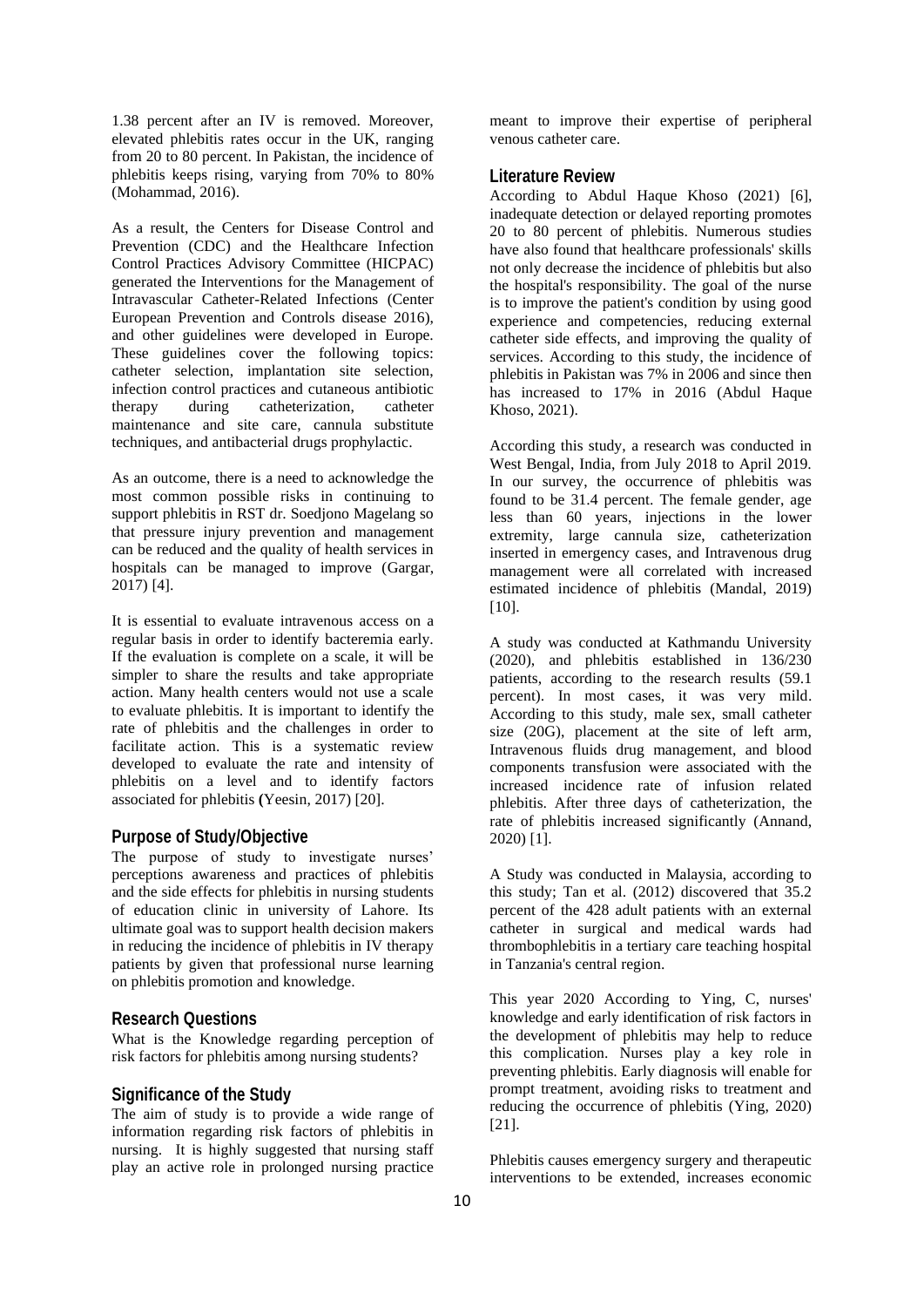consequences, reduces positive patient outcomes, and can result to other health problems such as septicemia, pain, unpleasantness, anxiety, the chance of clot formation, deep vein thrombosis, and infarction.

Furlan, M.S. stated in 2020 that The Infusion Nurses Society (INS) advises that the acknowledged of phlebitis rate be 5% or less. Nowadays, a 0.5 percent to 59.1 percent phlebitis occurrence is approximated, with an incidence of between 20 and 80 percent of participants going to follow intravenous treatment (Furlan, 2020) [3].

According to this study, 88.9% of the subjects said for continuous fluid phlebitis and 11.1% said for intermittent fluid phlebitis, and found significant, which comparable which is the similarity with a cross-sectional study agreed that continuous peripheral infusion is increased the risk of phlebitis when compared to intermittent flow of infusion. According to the literature, pattern infusion has a significant relationship with phlebitis, as does continuous administration of peripheral fluid and infusion flow rate (Maki, 2016) [9].

According to this study, thrombophlebitis is the most severe and common complication associated with IV catheterization with incidence varying from 7.14 % to 79% in different settings. In a study conducted in 2019 in Karachi the incidence came out to be 7.14 % and in a similar study conducted in Karachi in 2016 thrombophlebitis occurred in 16% of the study population (Jamal, 2019) [5].

According to another study conducted in Islamabad, 26% of the catheters were removed due to thrombophlebitis and the incidence came out to be 41.2%. In 2011 study conducted in Lahore and similarly 79% of the patients suffered from thrombophlebitis in a research conducted in Multan in 2015 (Bashir, 2015).

According to this Malaysian study, thrombophlebitis is the inflammation of the vessel wall caused by the formation of a blood clot. Localized redness, warmth, swelling, and a palpable venous cord are clinical signs of phlebitis. Patient characteristics, therapy administered, health professional practices, and cannula characteristics have all been identified as risk factors for the development of phlebitis in studies conducted over the last two decades.

## **Methodology**

## **Study Design**

A descriptive cross sectional study is designed to figure out awareness regarding perception of risk factors for phlebitis among nursing students.

## **Sample Size**

The population of this study was selecting nursing undergraduates of LSN university of Lahore. The goal population consists of 94 students of nursing.

## **Study Setting**

This study was conducted in the University of Lahore Nursing students.

### **Study Population**

The 3<sup>rd</sup> year and 4<sup>th</sup> year of BScN nursing students, and post RN students for the study population.

## **Sampling Technique**

Simple random sampling was used in this study

## **Research Instrument**

A well written organized and approved inquiry form from the study was used for group of data from the applicant. After taking informed approval, information was collected from Nursing Student.

## **Data Gathering Procedure**

A proper written document of approval to conduct the study was essential. Also, proper consent was achieved from writers to use this survey and the feedback form was spread to the nursing students

#### **Inclusion Criteria**

This includes  $3<sup>rd</sup>$  year or  $4<sup>th</sup>$  year, Post RN nursing students to contribute in our research study and who gave informed consent.

## **Exclusion Criteria**

The Exclusion criteria  $1<sup>st</sup>$  year,  $2<sup>nd</sup>$  year nursing students were not in our research study, this part also rejects those who will be far away at the time of the data collection method.

#### **Study Duration**

The study took more than 2 months to complete i.e. from September 2021 to December 2021.

#### **Data Collection Techniques**

Various students were evaluated for the purpose of recognizing complications. Assessment contains survey, explanations, attention groups, discussions.

## **Ethical Consideration**

In this study, ethical consideration was preferred for this purpose; the permission was obtained from the ethical committee of the health care institution before data collection. It is a written approval from the head of the department of Lahore school of Nursing in the form of consent was taken before data collection from participants. Students were given with the right of autonomy.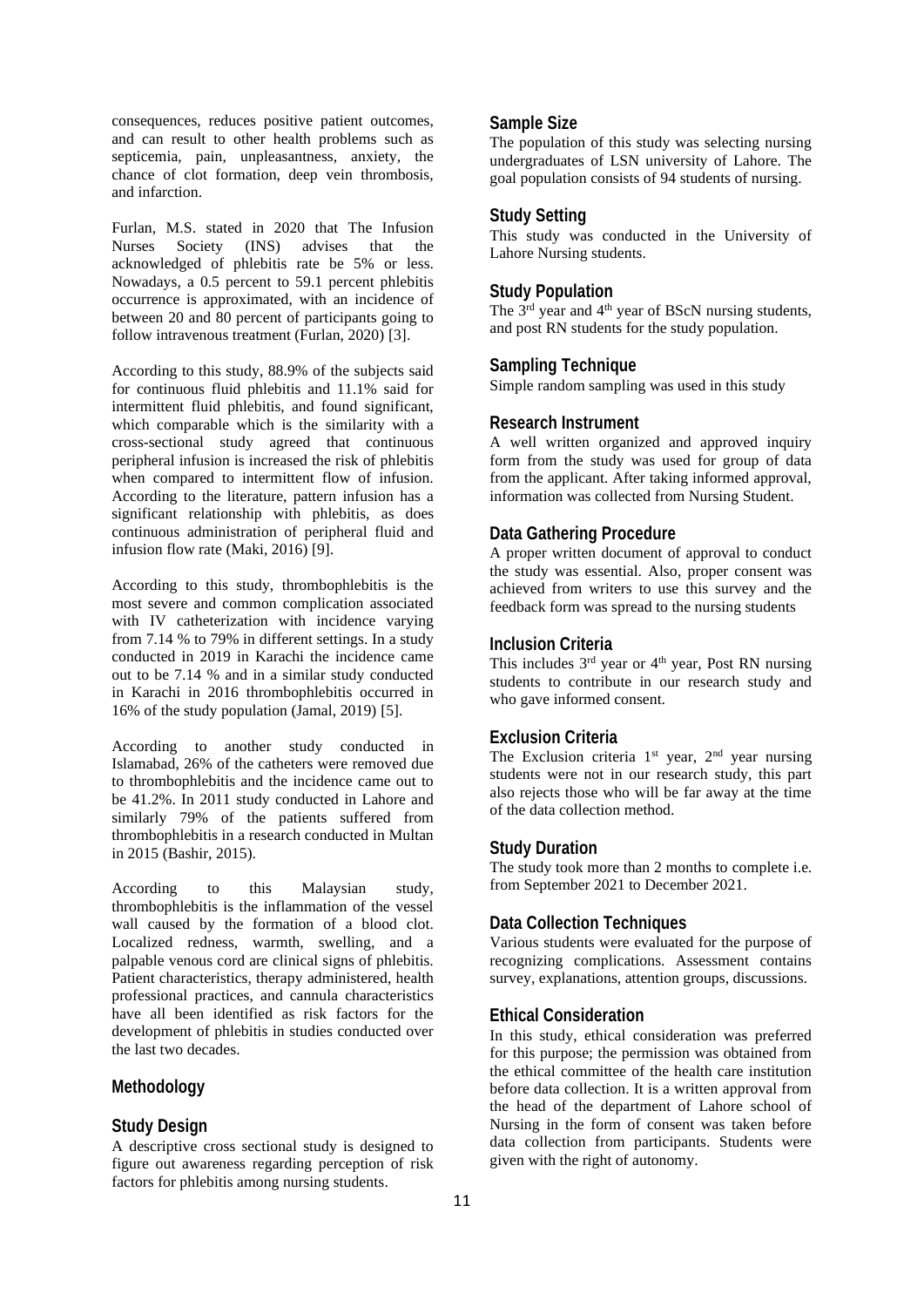## **Results**

| Gender                           | Female                   | 54(57.4%)     |
|----------------------------------|--------------------------|---------------|
|                                  | Male                     | 40(42.6%)     |
|                                  | Total                    | $94(100\%)$   |
| <b>Education of the Students</b> | BSN 3 <sup>rd</sup> year | 49(52.12%)    |
|                                  | BSN 4 <sup>th</sup> year | $41(43.61\%)$ |
|                                  | Post RN                  | 4(4.25%)      |
|                                  | Total                    | $94(100\%)$   |
| <b>Age of the Students</b>       | Less than 20 years       | 69(73.4%)     |
|                                  | $20-25$ year             | $25(26.6\%)$  |
|                                  | Total                    | $94(100\%)$   |

## **Table 1: Demographic Characteristic of Participant's**

## **Table 2: Knowledge Regarding Perception of Risk Factors for Phlebitis Among Nursing**

| <b>SrNo</b>    | Question                                                                      | <b>Response</b> | $f(\%)$      |
|----------------|-------------------------------------------------------------------------------|-----------------|--------------|
| 1              | Do you think that the infusion of drugs that are acidic increases the risk    | Yes             | $66(70.2\%)$ |
|                | for phlebitis                                                                 | No              | 13(13.8%)    |
|                |                                                                               | Don't, know     | 15(16%)      |
|                |                                                                               | <b>Total</b>    | 94(100%)     |
| $\overline{2}$ | Do you think that the infusion of drugs that are alkaline increases the risk  | Yes             | 11(11.7%)    |
|                | for phlebitis                                                                 | N <sub>o</sub>  | 26(27.7%)    |
|                |                                                                               | Don't, know     | $57(60.6\%)$ |
|                |                                                                               | <b>Total</b>    | 94(100%)     |
| 3              | Do you think that the infusion of drugs that have a high osmolality           | Yes             | 27(28.7%)    |
|                | increases the risk for phlebitis                                              | N <sub>o</sub>  | 39(41.5%)    |
|                |                                                                               | Don't, know     | 28(29.8%)    |
|                |                                                                               | <b>Total</b>    | 94(100%)     |
| $\overline{4}$ | Do you think that the infusion of drugs that have a high concentration        | Yes             | 71(75.5%)    |
|                | increases the risk for phlebitis                                              | No              | $4(4.3\%)$   |
|                |                                                                               | Don't, know     | 19(20.2%)    |
|                |                                                                               | <b>Total</b>    | 94(100%)     |
| 5              | Do you think that the risk of phlebitis increases if flushing is not done     | Yes             | 41(43.6%)    |
|                | after the administration of medication                                        | N <sub>o</sub>  | 35(37.2%)    |
|                |                                                                               | Don't, know     | $18(19.1\%)$ |
|                |                                                                               | <b>Total</b>    | 94(100%)     |
| 6              | Do you think that the risk for phlebitis increases if flushing is not done in | Yes             | 55(58.5%)    |
|                | between each administration of medications                                    | N <sub>o</sub>  | 16(17%)      |
|                |                                                                               | Don't, know     | 23(24.5%)    |
|                |                                                                               | <b>Total</b>    | 94(100%)     |
| $\overline{7}$ | Do you think that the administration of large volumes of crystalloids and     | Yes             | $66(70.2\%)$ |
|                | colloids at high flow rates increases the risk for phlebitis                  | N <sub>o</sub>  | 21(22.3%)    |
|                |                                                                               | Don't, know     | $7(7.4\%)$   |
|                |                                                                               | <b>Total</b>    | 94(100%)     |
| $8\,$          | Do you think that trauma to the vein during cannula insertion increases       | Yes             | 42(44.7%)    |
|                | the risk for phlebitis                                                        | N <sub>o</sub>  | $17(18.1\%)$ |
|                |                                                                               | Don't, know     | 35(37.2%)    |
|                |                                                                               | <b>Total</b>    | 94(100%)     |
| 9              | Do you think that replacing the cannula more frequently than every 72-        | Yes             | 20(21.3%)    |
|                | 96 hours $(3-4 \text{ days})$ increases the risk                              | No              | 38(40.4%)    |
|                |                                                                               | Don't, know     | 36(38.3%)    |
|                |                                                                               | <b>Total</b>    | 94(100%)     |
| 10             | Do you think that leaving the cannula in situ for more than 96 hours (4       | Yes             | 38(40.4%)    |
|                | days) increases the risk for phlebitis                                        | N <sub>o</sub>  | $17(18.1\%)$ |
|                |                                                                               | Don't, know     | 39(40.1%)    |
|                |                                                                               | <b>Total</b>    | 94(100%)     |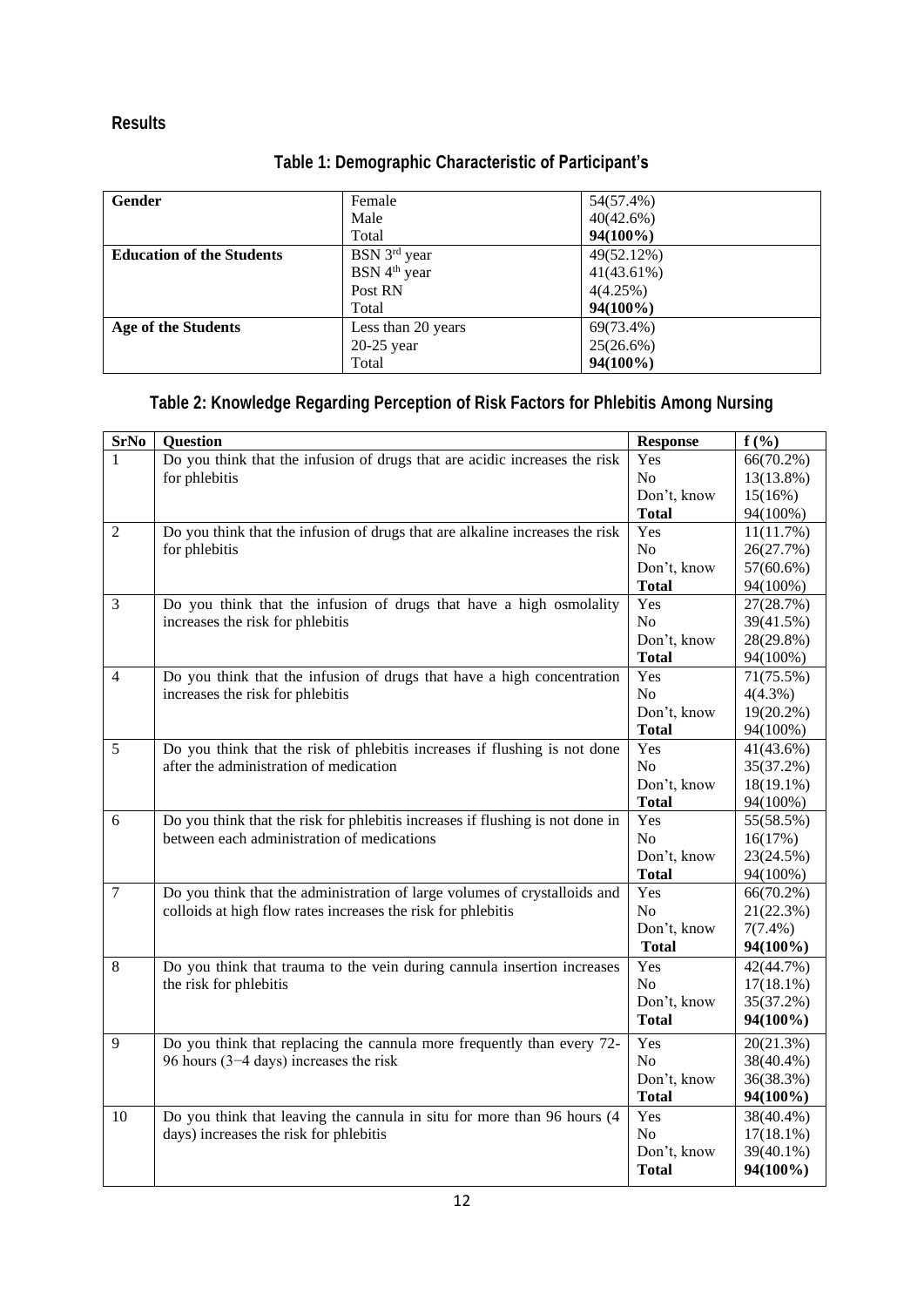| 11 | Do you think that insertion of the cannula into antecubital fossa increases<br>the risk for phlebitis                                   | Yes<br>No<br>Don't, know<br><b>Total</b>             | 44(46.8%)<br>25(26.6%)<br>25(26.6%)<br>94(100%)    |
|----|-----------------------------------------------------------------------------------------------------------------------------------------|------------------------------------------------------|----------------------------------------------------|
| 12 | Do you think that the use of 16G cannula increases the risk for phlebitis                                                               | Yes<br>N <sub>o</sub><br>Don't, know<br><b>Total</b> | 20(21.3%)<br>38(40.4%)<br>36(38.3%)<br>94(100%)    |
| 13 | Do you think that preparation of the skin with 2% of chlorhexidine in<br>alcohol before cannulation decreases the risk for phlebitis    | Yes<br>N <sub>o</sub><br>Don't, know<br><b>Total</b> | 55(58.5%)<br>25(26.6%)<br>14(14.9%)<br>94(100%)    |
| 14 | Do you think that maintaining hand hygiene and aseptic techniques<br>during care of the cannulated site decrease the risk for phlebitis | Yes<br>No<br>Don't, know<br><b>Total</b>             | $17(18.1\%)$<br>21(22.3%)<br>56(59.6%)<br>94(100%) |
| 15 | Do you think that a soiled dressing increases the risk for phlebitis                                                                    | Yes<br>No<br>Don't, know<br><b>Total</b>             | 46(48.9%)<br>$18(19.1\%)$<br>30(31.9%)<br>94(100%) |
| 16 | Do you think that cannulation for a patient with age of 60 or above<br>increases the risk for phlebitis                                 | Yes<br>N <sub>o</sub><br>Don't, know<br><b>Total</b> | 22(23.4%)<br>32(34%)<br>40(42.6%)<br>94(100%)      |
| 17 | Do you think that cannulation for a patient with diabetes mellitus<br>increases the risk for phlebitis                                  | Yes<br>N <sub>o</sub><br>Don't, know<br><b>Total</b> | $65(69.1\%)$<br>13(13.8%)<br>16(17%)<br>94(100%)   |
| 18 | Do you think that cannulation for a patient with ongoing infection<br>increases the risk for phlebitis                                  | Yes<br>N <sub>o</sub><br>Don't, know<br><b>Total</b> | 22(23.4%)<br>31(33%)<br>41(43.6%)<br>94(100%)      |
| 19 | Do you think that daily assessment of cannulation site for signs of<br>phlebitis decreases the risk for phlebitis                       | Yes<br>N <sub>o</sub><br>Don't, know<br><b>Total</b> | 55(58.5%)<br>24(25.5%)<br>15(16%)<br>94(100%)      |

## **Discussion**

The goal of this study was to look into nurses' perception of phlebitis adverse outcomes in university of Lahore. Regardless of the fact that the Health ministry Malaysia Nursing Schism accepted for publication Recommendations on Secure Mode Of operation for Administering of Total parenteral nutrition (Bolus) Treatments for Nursing staff (Health Ministry Malaysia Registered Nurse Division, 2017), only 56.8% of people participating said that they had a clear understanding of phlebitis risk variables including such acidification, osmotic pressure, and transfusion concentration of the drug. Nurses are usually expected to be educated with peripheral venous therapy.

A lack of acknowledgement of features navy blue shaker cabinet's risk factors was another source of worry. Even though some studies have recommended that cannula size affects the progress

of phlebitis, 57.3 percent of nurses in this investigation were uninformed that by using a 16G cannula raises the risk of phlebitis. Artificial phlebitis, as according Martinho and Rodrigues (2018), occurs when the catheter is too wide for the chosen vein, causing excessive pressure on the vein's interior lining, resulting in inflammation.

The broad and thick passage of the cannula may promote phlebitis, as according Kaya (2016), while Urbanetto (2016) [17] observed a important link between both the use of the larger cannula and the occurrence after infusion of phlebitis.

The result that 56.3 percent of the nurses didn't even consider that inserting the catheter more commonly than every 72 to 96 hours (3 to 4 days) could increase the side effects of phlebitis is also reason for concern. This is opposed to Standardized criteria (O'Grady et al, 2011), which indicated that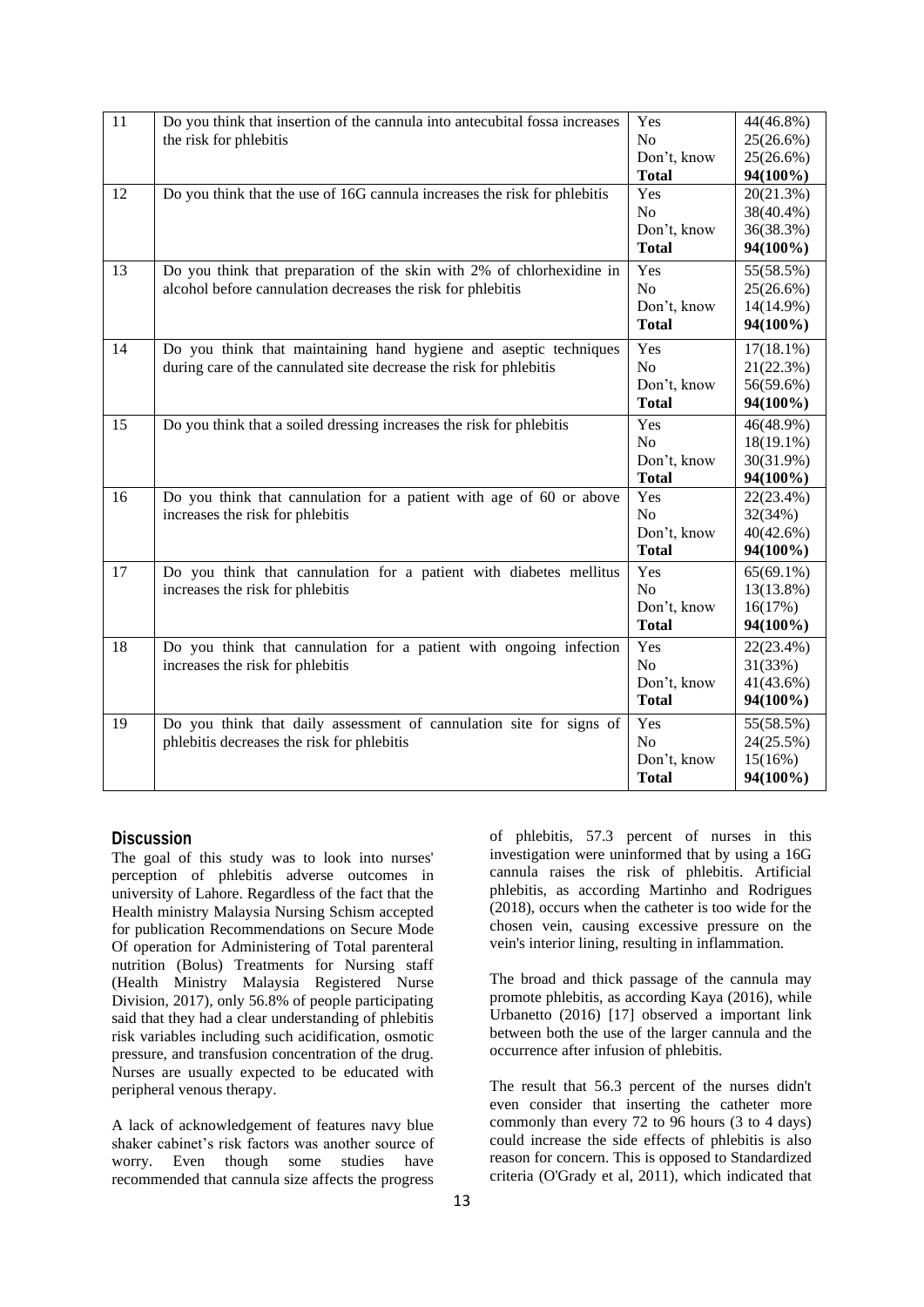outer venous cannulas should not be exchanged less regularly than every 72 to 96 hours to reduce vein inflammation and traumatic phlebitis.

The study found that 84.9 percent of nurses were knowledgeable that separation the cannula in place for more than 96 hours (4 days) could raise the threat of phlebitis.

This not only indicates a high level of knowledge of the risk of contagious phlebitis, but also confirms (Cicolini, 2014) findings from a cross observational field education, which found that the chance of obtaining phlebitis rose with cannula duration, increasing at 96 hours. After 96 hours, phlebitis rates reached 90–100%, according to Endogen and Dent (2016). Another encouraging result was that 84.4 percent of nurses believed that appropriately securing cannulas reduces the risk of phlebitis.

#### **Limitation**

The study was conducted during a short period of time .data was collected from university of Lahore, knowledge regarding risk factors of phlebitis.

#### **Conclusion**

In hospital settings, phlebitis is a frequent cause of peripheral venous catheter insertion. Even though their information of phlebitis adverse outcomes was normally decent, the nurse respondents' awareness of phlebitis risk factors might be less than satisfied. In some areas It is highly suggested that nursing staff play an active role in prolonged nursing practice meant to improve their expertise of peripheral venous catheter care. The majority of nurses failed to acknowledge the adverse effects of cannula content, length and width, time between cannula alternatives, and solutions used to wash the central line as possible risk factors. Nevertheless, risk factors associated with the client and the injected therapy was well recognized. Nurses were aware that some intrinsic illnesses, and also the phlebitis impacts of certain medicines and liquids, such as Ceftriaxone, Benzyl penicillin, Magnesium Glubionate, Theophylline, and Monotherapy Carbamazepine, enhanced the frequency of phlebitis.

#### **Conflict of Interest**

There is no conflict of interest between the authors in this manuscript.

#### **Acknowledgement**

First of all, I am grateful to the Allah Almighty for establishing me to complete this research. I wish to express my sincere thanks to Mr. Muhammad Afzal, Principal of Lahore School of Nursing and Prof. Dr. Syed Amir Gilani, Dean, Faculty of

Allied Health Sciences for providing me with all the necessary facilities. I would like to thank my supervisor, Kousar Parveen and Co-Supervisor - Dr. Kabir Ozigi Abdullahi for providing guidance, encouragement and valuable time to carry out this project. My appreciations also go to all the faculty members of the Department of Lahore School of Nursing for their help, encouragement and taught best knowledge of the subjects. Last but not least, I am very thankful to my family and friends to their encouragement and support. It is a huge pleasure for me to conduct this research as a learner. Thank You!

#### **References**

- 1. Anand, L., Lyngdoh, V., Chishi, L., Chyne, I. D., Gandhimathi, M. & Borgohain, U., (2020). "Risk factors of phlebitis in adult patients of tertiary teaching hospital of North-Eastern India."
- 2. Astle, B.J., Duggleby, W., Potter, P.A., Perry, A.G., Stockert, P.A. and Hall, A.M., (2019). "Canadian Fundamentals of Nursing (6th ed.)", Milton, Canada: Elsevier Inc Canada.
- 3. Furlan, M.S. and Costa-Lima, A.F., (2020). "Direct cost of procedures for phlebitis treatment in an Inpatient Unit."
- 4. Gargar, A.P., Cutamora, J.C. & Abocejo, F.T., (2017). "Phlebitis, Infiltration, and Localized Site Infection Among Patients with Peripheral Intravenous Catheters". Europian Scientific Journal
- 5. Jamal, Z., Umair, M., Zubair, R., Zafar, N., Rauf, F. & Affif, M., (2019). "Peripheral Intravenous Catheter related Thrombophlebitis -Incidence and Risk Factors A Cross Sectional Study". Journal of Rawalpindi Medical College.
- 6. Khoso, A.H., (2021). "Associated Risk Factors of Phlebitis among Registered Nurses at PMC Hospital Nawabshah". Experience and Education Based Study.
- 7. Lal, B., (2020). "Factors Contributing To Phlebitis Among Patients Admitted In Medical-Surgical Units At Tertiary Care". Liaquat Medical Research Journal.
- 8. Luyu L, Zhang J. "The incidence and risk of infusion phlebitis with peripheral intravenous catheter."
- 9. Maki, D.G. and Ringer, M., (2016). "Risk factors for infusion-related phlebitis with small peripheral venous catheters: a randomized controlled trial". Annals of internal medicine.
- 10. Mandal A. & Raghu K., (2019). "Study on incidence of phlebitis following the use of peripheral intravenous catheter". Journal of Family Medicine and Primary Care.
- 11. Mandal, A. & Raghu, K., (2019). "Study on incidence of phlebitis following the use of pherpheral intravenous catheter."